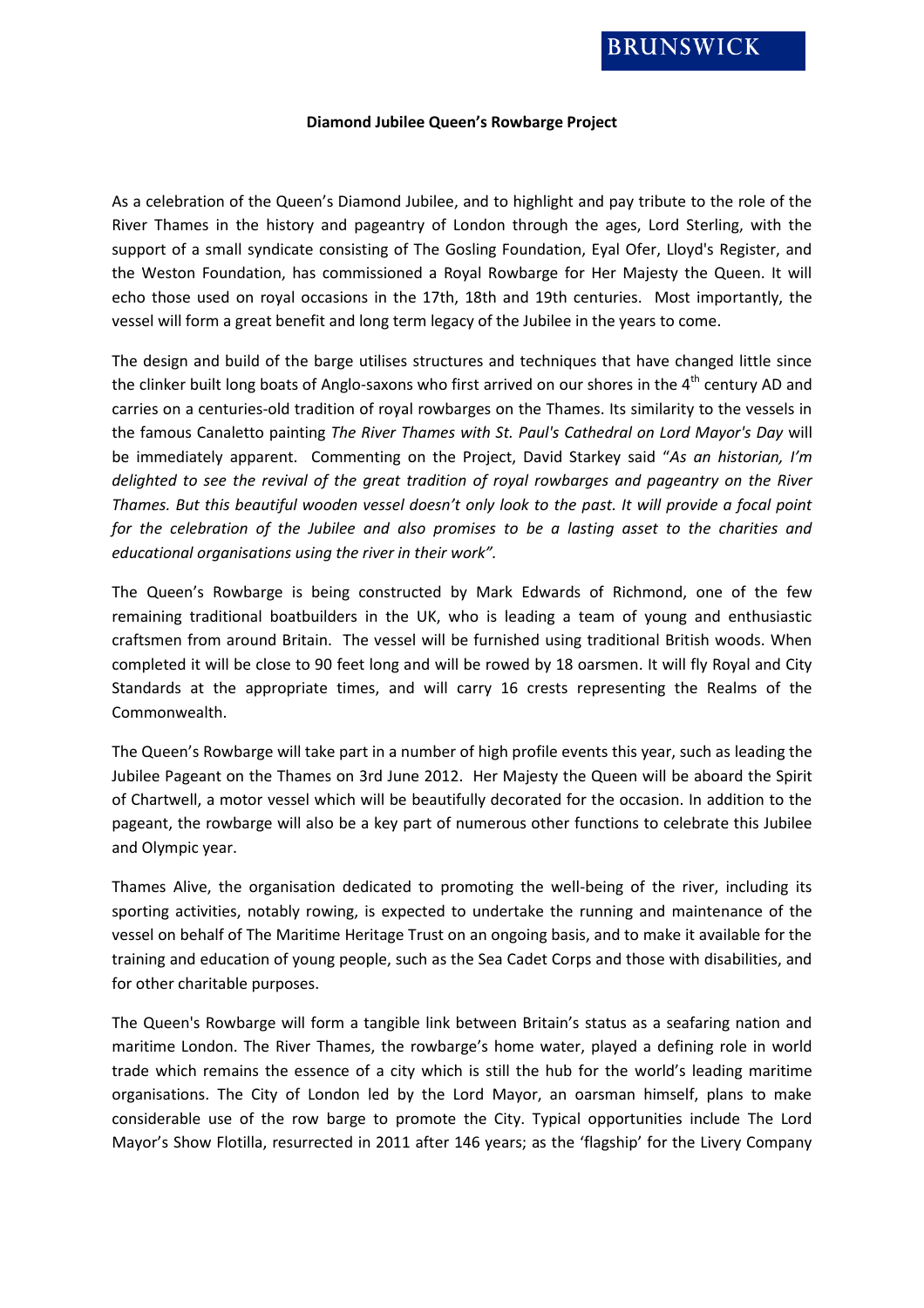occasions that involves their shallops and cutters; at The Mayor's Thames Festival; at Henley Royal Regatta and at other established rowing events

Although the keel was laid just 8 weeks ago, since when rapid progress has been made, the project team have been working closely with the Maritime and Coastguard Agency and Lloyds' Register for nearly 6 months to finalise the design. Their expert advice and support regarding the safety and seaworthiness of the finished vessel has been invaluable. A great amount of research has been carried out by Simon Stephens, a curator at the National Maritime Museum, into the design, operational and social use of these great barges during their history. Much of this will be covered in an exhibition to be held at The National Maritime Museum in Greenwich this year, which will be called "The Royal River, Power, Pageantry and the Thames" and will be curated by David Starkey.

The team working with Lord Sterling on the project consists of naval architects Stuart Roy and Ed Burnett, project manager Damian Byrne, and master boatbuilder Mark Edwards. Additional support for the project has been widespread, but special thanks are due to Cushman and Wakefield, who in the space of 48 hours identified an ideal industrial unit owned by Segro, in which the vessel is being built. Segro most generously provided the space at no cost, and British Telecom very kindly set up communications for the site in under 24 hours. Young people from the Princes Trust are working on the project for experience and training.

Commenting on the project, five-time Olympic rowing champion Sir Steve Redgrave said "*I visited the yard where the rowbarge is being constructed, and was captivated not just by the beautiful lines of this magnificent vessel, but by the infectious energy and enthusiasm of the young team working to build it. Speaking for myself, I can't wait to have a go at rowing it!"*

Echoing these sentiments, Christopher Rodrigues CBE, Chairman of VisitBritain and past-Chairman of the Leander Club said "*Britain is famous across the world as a country rich in heritage and pageantry, and our strong naval traditions are carried on by a history of sporting success in rowing. This vessel unites these two strengths very neatly in this Jubilee and Olympic year, and I very much look forward to seeing the finished article on the river and joining Steve in the boat*"

The Mayor of London, Boris Johnson said: "*The whole world is looking forward to London hosting an outstanding summer of awe-inspiring events, starting with the wonderful Thames Diamond Jubilee Pageant in June that I am proud to support. The Queen's Rowbarge with its design reflecting vessels from the Thames' eighteenth century water pageants is set to be a truly striking addition to the Jubilee celebrations*."

## **Enquiries and requests for additional images should be directed to:**

Brunswick Group LLP 020 7404 5959

Will Carnwath Ben Fry